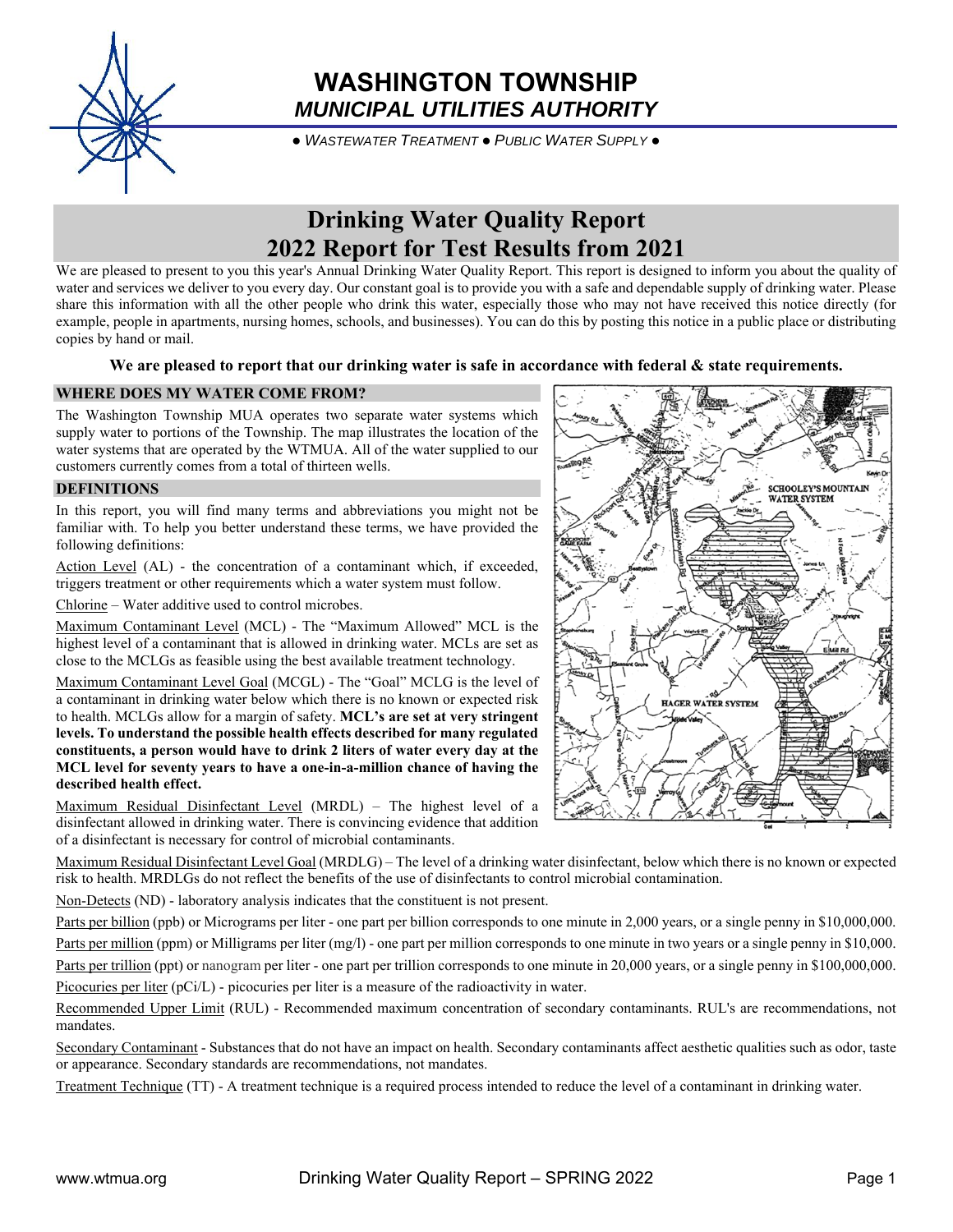## **MONITORING OF THE WATER**

The Washington Township MUA routinely monitors for constituents in your drinking water according to Federal and State laws. The Safe Drinking Water Act regulations allow monitoring waivers to reduce or eliminate the monitoring requirements for asbestos, volatile organic chemicals and synthetic organic chemicals. Our system received a monitoring waiver for asbestos.

#### **SPECIAL CONSIDERATIONS**

**Some people may be more vulnerable to contaminants in drinking water than the general population. Immuno-compromised persons such as persons with cancer undergoing chemotherapy, persons who have undergone organ transplants, people with HIV/AIDS or other immune system disorders, some elderly, and infants can be particularly at risk from infections. These people should seek advice about drinking water from their health care providers. EPA/CDC guidelines on appropriate means to lessen the risk of infection by**  *Cryptosporidium* **and other microbiological contaminants are available from the Safe Drinking Water Hotline (800-426-4791).** 

#### **SUBSTANCES TO BE EXPECTED IN DRINKING WATER**

The sources of drinking water (both tap water and bottled water) include rivers, lakes, streams, ponds, reservoirs, springs and wells. As water travels over the surface of the land or through the ground, it dissolves naturally occurring minerals and, in some cases, radioactive material. It can also pick up substances resulting from the presence of animals or from human activity.

Contaminants that may be present in source water include:

- Microbial contaminants, such as viruses and bacteria, which may come from sewage treatment plants, septic systems, agricultural livestock operations and wildlife.
- Inorganic contaminants, such as salts and metals, which can be naturally-occurring or result from urban storm water runoff, industrial or domestic wastewater discharges, oil and gas projection, mining or farming.
- Pesticides and herbicides, which may come from a variety of sources such as agriculture, urban storm water runoff and residential uses.
- Organic chemical contaminants, including synthetic and volatile organic chemicals which are byproducts of industrial processes and petroleum production. They can also come from gas stations, urban storm water runoff, and septic systems.
- Radioactive contaminants which can be naturally occurring or be the result of oil and gas production and mining activities.

In order to ensure that tap water is safe to drink, EPA prescribes regulations which limit the amount of certain contaminants in water provided by public water systems. Food and Drug Administration regulations establish limits for contaminants in bottled water, which must provide the same protection for public health.

Drinking water, including bottled water, may reasonably be expected to contain at least small amounts of some contaminants. The presence of contaminants does not necessarily indicate that the water poses a health risk. More information about contaminants and potential health effects can be obtained by calling the Environmental Protection Agency's Safe Drinking Water Hotline at 1-800-426-4791.

#### **ADDITIONAL TREATMENT**

To ensure the continued quality of our water, we treat it in several ways. All water sources are treated with chemicals to adjust the natural pH of the water and provide disinfection of the source water. We also treat the water supplied to a portion of the Schooley's Mountain water system with polyphosphate to sequester iron and manganese to prevent dirty water and staining of laundry.

#### **RADON**

In addition to monitoring for the constituents required by federal and state regulations, we monitored for radon in our source water supplies during 2006. We detected radon in the finished water supply at all but one of our source water supplies. The results are included in the Table of Non-Regulated Substances. There is no federal regulation for radon levels in drinking water. Of greater concern than the radon in the concentrations detected in the WTMUA's source water supplies is the radon detected in indoor air. Radon entering the home through tap water will in most cases be a small source of radon in indoor air. Exposure to air transmitted radon over a long period of time may cause adverse health effects. If you are concerned about radon in your home, test the air in your home. Testing is inexpensive and easy. The Washington Township Health Department has radon test kits for purchase. You can contact them at 908-876-3650. For additional information, call the EPA's Radon Hotline (800-55RADON) or NJDEP Radon Section (800-648-0394).

#### **WHAT'S IN MY WATER**

The tables below show the results of our monitoring. The state allows us to monitor for some contaminants less than once per year because the concentrations of these contaminants do not change frequently. Some of our data, though representative, is more than one year old. We have learned through our monitoring and testing that some constituents have been detected. The EPA has determined that your water is safe at these levels.

## **QUESTIONS?**

If you have any questions about this Report or concerning your water utility, please contact the WTMUA at 908-876-3145. If you want to learn more, please visit our web site at www.wtmua.org or attend any of our regularly scheduled WTMUA meetings at 46 East Mill Road, Long Valley. Meetings are mostly held on the first Wednesday of each month at 7:30 p.m. The public can join in person or remotely of which there are two options; Online Link – Google Meet or by telephone. A complete meeting schedule and information to join the meeting via Google Meet or telephone is posted on our website and the bulletin board outside the offices at 46 East Mill Rd.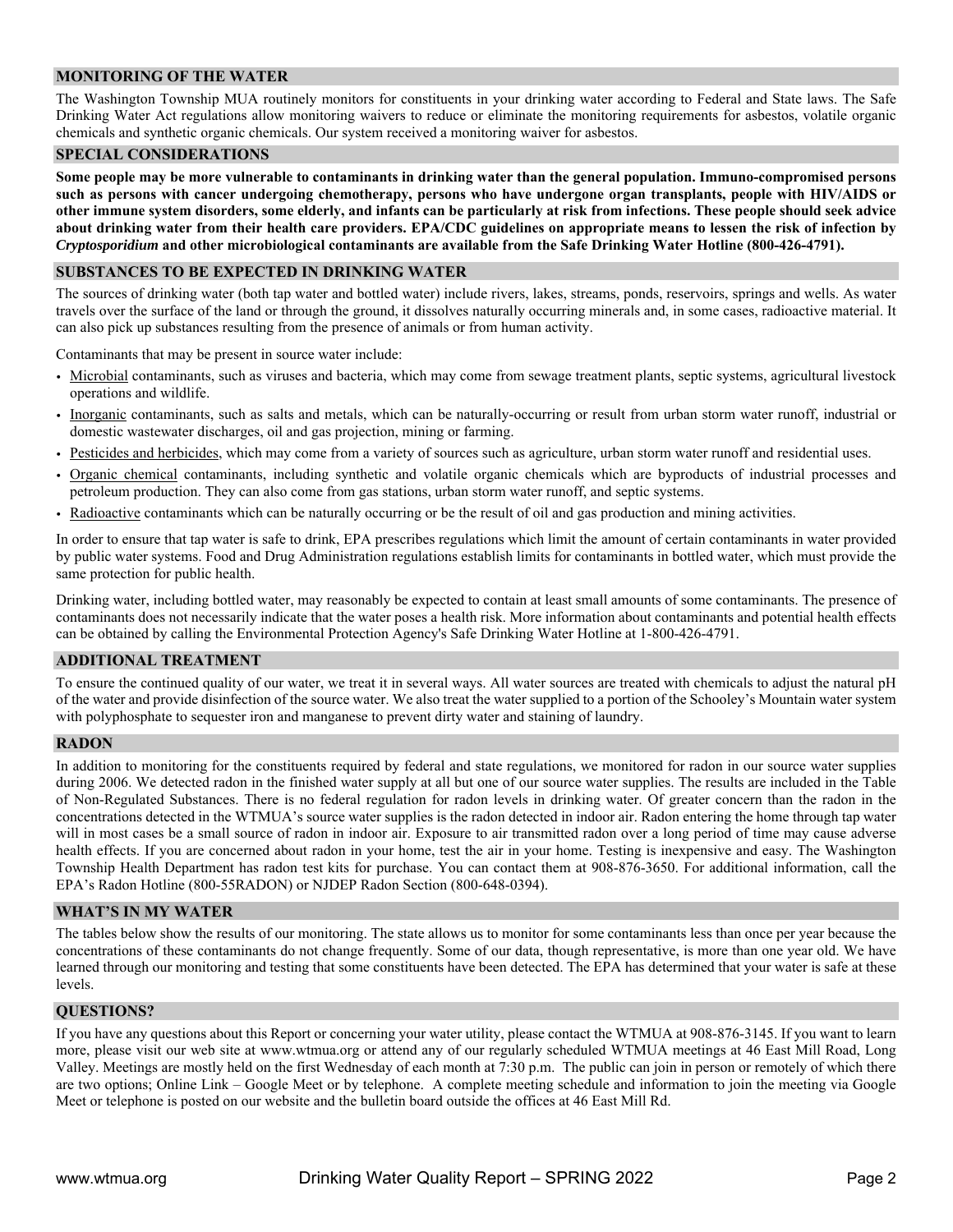|                                                                                         |                       | Schooley's Mountain Test Results (PWS ID #NJ1438004) |                                     |                |                |                                                                                                                                    |  |  |  |  |  |
|-----------------------------------------------------------------------------------------|-----------------------|------------------------------------------------------|-------------------------------------|----------------|----------------|------------------------------------------------------------------------------------------------------------------------------------|--|--|--|--|--|
| Contaminant                                                                             | Viola-<br>tion<br>Y/N | Level<br><b>Detected</b>                             | <b>Units of</b><br>Measure-<br>ment | <b>MCLG</b>    | MCL            | <b>Likely Source of</b><br>Contamination                                                                                           |  |  |  |  |  |
| <b>Radioactive Contaminants:</b>                                                        |                       |                                                      |                                     |                |                |                                                                                                                                    |  |  |  |  |  |
| Combined Radium<br>228 & 226<br>Test results Yr. 2021<br><b>Inorganic Contaminants:</b> | N                     | $Range = 1.5$<br>Highest detect = $1.5$              | pCi/1                               | $\Omega$       | 5              | Erosion of natural deposits                                                                                                        |  |  |  |  |  |
| Barium                                                                                  | N                     | $Range = ND - 0.06$                                  | ppm                                 | $\overline{2}$ | $\overline{2}$ | Discharge of drilling wastes;                                                                                                      |  |  |  |  |  |
| Test results Yr. 2021                                                                   |                       | Highest detect = $0.06$                              |                                     |                |                | discharge from metal refineries;<br>erosion of natural deposits                                                                    |  |  |  |  |  |
| Copper<br>Result at 90 <sup>th</sup> Percentile<br>Test results Yr. 2021                | N                     | 0.24<br>No samples exceeded<br>the action level      | ppm                                 | 1.3            | $AL=1.3$       | Corrosion of household<br>plumbing systems; erosion of<br>natural deposits                                                         |  |  |  |  |  |
| Fluoride<br>Test results Yr. 2021                                                       | $\overline{N}$        | $Range = 0.7 - 1.0$<br>Highest detect = $1.0$        | ppm                                 | $\overline{4}$ | $\overline{4}$ | Erosion of natural deposits;<br>water additive which promotes<br>strong teeth; discharge from<br>fertilizer and aluminum factories |  |  |  |  |  |
| Lead<br>Result at 90 <sup>th</sup> Percentile<br>Test results Yr. 2021                  | N                     | 1.7<br>No samples exceeded<br>the action level       | ppb                                 | $\mathbf{0}$   | $AL=15$        | Corrosion of household<br>plumbing systems, erosion of<br>natural deposits                                                         |  |  |  |  |  |
| Nitrate (as Nitrogen)<br>Test results Yr. 2021                                          | N                     | $Range = 0.7 - 9.1$<br>Highest detect $= 9.1$        | ppm                                 | 10             | 10             | Runoff from fertilizer use;<br>leaching from septic tanks,<br>sewage; erosion of natural<br>deposits                               |  |  |  |  |  |
| <b>Disinfection Byproducts/Volatile Organic Contaminants:</b>                           |                       |                                                      |                                     |                |                |                                                                                                                                    |  |  |  |  |  |
| <b>TTHM</b><br><b>Total Trihalomethanes</b><br>Test results Yr. 2021                    | N                     | $Range = 10 - 11$<br>Highest detect $= 11$           | ppb                                 | N/A            | 80             | By-product of drinking water<br>disinfection                                                                                       |  |  |  |  |  |
| HAA5<br>Haloacetic Acids<br>Test Results Yr. 2021                                       | N                     | $Range = 1 - 2$<br>Highest detect $= 2$              | ppb                                 | N/A            | 60             | By-product of drinking water<br>disinfection                                                                                       |  |  |  |  |  |
| <b>PFAS Per- and Polyfluoroalkyl Substances:</b>                                        |                       |                                                      |                                     |                |                |                                                                                                                                    |  |  |  |  |  |
| <b>PFOS</b><br>Perfluorooctane Sulfonic Acid<br>Test results Yr. 2021                   | N                     | $Range = ND - 9.8$<br>Highest detect = $9.8$         | ppt                                 | N/A            | 13             | Used in the manufacture of<br>fluoropolymers                                                                                       |  |  |  |  |  |
| PFOA<br>Perfluorooctane Acid<br>Test Results Yr. 2021                                   | N                     | $Range = ND - 8.9$<br>Highest detect = $8.9$         | ppt                                 | N/A            | 14             | Used in the manufacture of<br>fluoropolymers                                                                                       |  |  |  |  |  |
| <b>Secondary Contaminant</b>                                                            |                       | <b>Level Detected</b>                                | <b>Units of Measurement</b>         |                |                | <b>RUL</b>                                                                                                                         |  |  |  |  |  |
| Sodium<br>Test results Yr. 2021                                                         |                       | Range = $9-62$                                       | ppm                                 |                |                | 50                                                                                                                                 |  |  |  |  |  |
| Manganese<br>Test results Yr. 2021                                                      |                       | $Range = ND - 110$                                   | ppb                                 |                |                | 50                                                                                                                                 |  |  |  |  |  |
| <b>Regulated Disinfectants</b>                                                          |                       | <b>Level Detected</b>                                |                                     | <b>MRDL</b>    |                | <b>MRDLG</b>                                                                                                                       |  |  |  |  |  |
| Chlorine<br>Test results Yr. 2021                                                       |                       | $Range = 0.6 - 0.7$ ppm<br>Average = $0.65$ ppm      |                                     | $4.0$ ppm      |                | $4.0$ ppm                                                                                                                          |  |  |  |  |  |

## **IMPORTANT INFORMATION ABOUT SCHOOLEY'S MOUNTAIN DRINKING WATER**

- **The Schooley's Mountain System exceeded the secondary Recommended Upper Limit (RUL) for manganese which is based on staining of laundry. Manganese is an essential nutrient, and toxicity is not expected from levels which would be encountered in drinking water. Manganese is a naturally occurring element in soil, groundwater, and some surface waters. Manganese is considered harmless to health however, they may give water an off taste or color, cause splotchy yellow stains on laundry, and clog water systems.**
- **The Schooley's Mountain System slightly exceeded the Recommended Upper Limit for sodium. For healthy individuals, the sodium intake from water is not important, because a much greater intake of sodium takes place from salt in the diet. However, sodium levels above the Recommended Upper Limit (RUL) may be of concern to individuals on a sodium restricted diet.**
- **Nitrate** in drinking water at levels above 10 ppm is a health risk for infants of less than six months of age. High nitrate levels in drinking water can cause blue baby syndrome. Nitrate levels may rise quickly for short periods of time because of rainfall or agricultural activity. If you are caring for an infant, you should ask advice from your health care provider.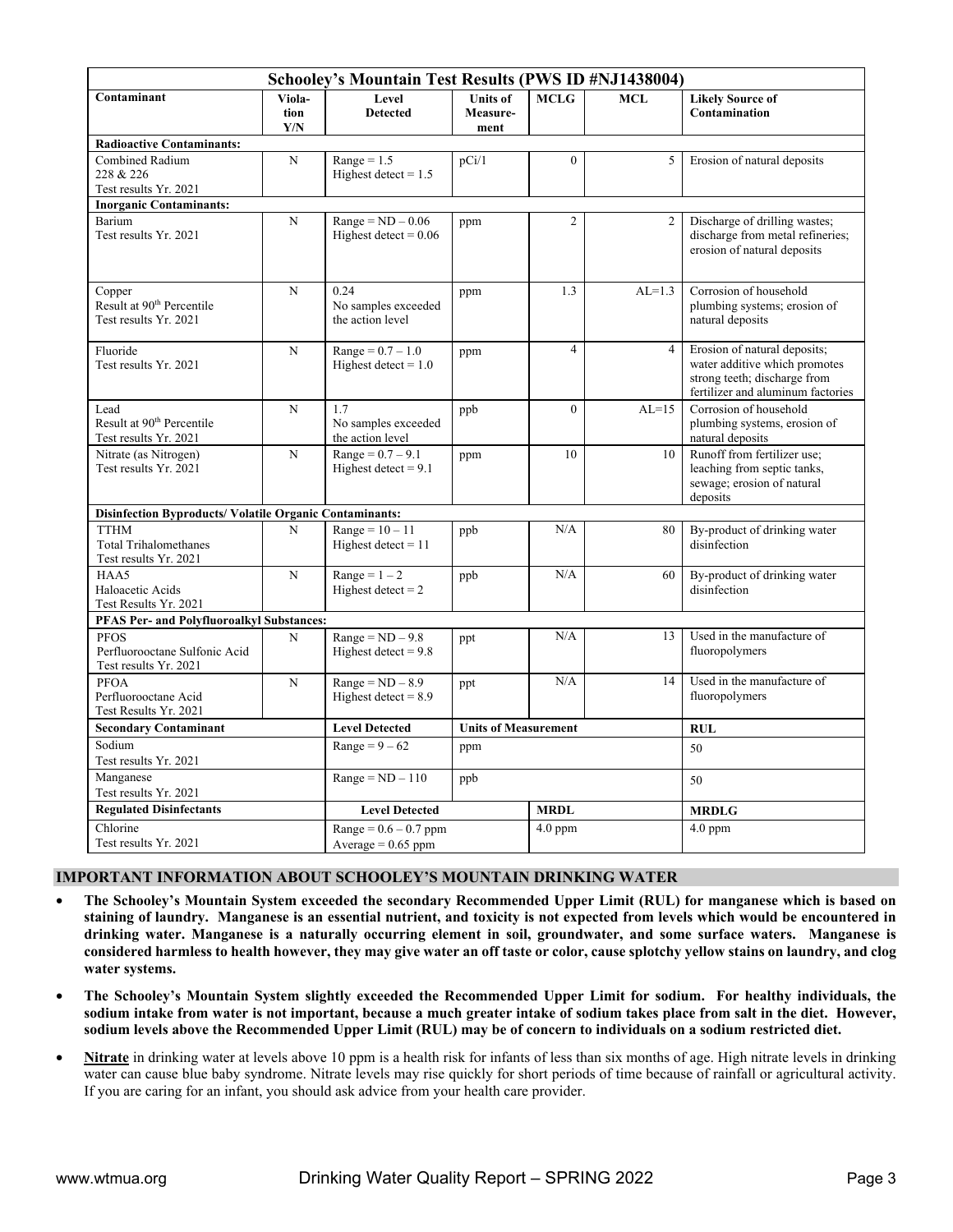|                                                                          |                       | Hager System Test Results (PWSID #NJ1438003)     |                                     |                |                |                                                                                                                                    |  |  |  |  |  |
|--------------------------------------------------------------------------|-----------------------|--------------------------------------------------|-------------------------------------|----------------|----------------|------------------------------------------------------------------------------------------------------------------------------------|--|--|--|--|--|
| Contaminant                                                              | Viola-<br>tion<br>Y/N | Level<br><b>Detected</b>                         | <b>Units of</b><br>Measure-<br>ment | <b>MCLG</b>    | MCL            | <b>Likely Source of Contamination</b>                                                                                              |  |  |  |  |  |
| <b>Radioactive Contaminants</b>                                          |                       |                                                  |                                     |                |                |                                                                                                                                    |  |  |  |  |  |
| Combined Radium<br>228 & 226<br>Test results Yr. 2021                    | $\mathbf N$           | 3.73                                             | pCi/1                               | 0              | 5              | Erosion of natural deposits                                                                                                        |  |  |  |  |  |
| Gross Alpha<br>Test results Yr. 2021                                     | $\mathbf N$           | 3.73                                             | pCi/1                               | $\overline{0}$ | 15             | Erosion of natural deposits                                                                                                        |  |  |  |  |  |
| <b>Inorganic Contaminants:</b>                                           |                       |                                                  |                                     |                |                |                                                                                                                                    |  |  |  |  |  |
| Barium<br>Test results Yr. 2021                                          | N                     | $Range = 0.02 - 0.05$<br>Highest detect = $0.05$ | ppm                                 | $\overline{c}$ | 2              | Discharge of drilling wastes;<br>discharge from metal refineries;<br>erosion of natural deposits                                   |  |  |  |  |  |
| Copper<br>Result at 90 <sup>th</sup> Percentile<br>Test results Yr. 2021 | $\mathbf N$           | 0.14<br>No samples exceeded<br>the action level  | ppm                                 | 1.3            | $AL=1.3$       | Corrosion of household plumbing<br>systems; erosion of natural<br>deposits                                                         |  |  |  |  |  |
| Cyanide<br>Test results Yr. 2021                                         | $\mathbf N$           | $Range = ND - 3.3$<br>Highest detect = $3.3$     | ppb                                 | 200            | 200            | Discharge from steel/metal<br>factories; discharge from plastic<br>and fertilizer factories                                        |  |  |  |  |  |
| Fluoride<br>Test results Yr. 2021                                        | $\mathbf N$           | $Range = ND - 0.1$<br>Highest detect = $0.1$     | ppm                                 | $\overline{4}$ | $\overline{4}$ | Erosion of natural deposits; water<br>additive which promotes strong<br>teeth; discharge from fertilizer and<br>aluminum factories |  |  |  |  |  |
| Lead<br>Result at 90 <sup>th</sup> Percentile<br>Test results Yr. 2021   | $\mathbf N$           | 1.9<br>No samples exceeded<br>the action level   | ppb                                 | $\Omega$       | $AL=15$        | Corrosion of household plumbing<br>systems, erosion of natural<br>deposits                                                         |  |  |  |  |  |
| Nitrate (as Nitrogen)<br>Test results Yr. 2021                           | N                     | $Range = 1.1 - 3.2$<br>Highest detect = $3.2$    | ppb                                 | 10             | 10             | Runoff from fertilizer use;<br>leaching from septic tanks,<br>sewage; erosion of natural<br>deposits                               |  |  |  |  |  |
| <b>Disinfection Byproducts:</b>                                          |                       |                                                  |                                     |                |                |                                                                                                                                    |  |  |  |  |  |
| <b>TTHM</b><br><b>Total Trihalomethanes</b><br>Test results Yr. 2021     | $\mathbf N$           | $Range = 8 - 48$<br>Highest detect = $48$        | ppb                                 | N/A            | 80             | By-product of drinking water<br>disinfection                                                                                       |  |  |  |  |  |
| HAA5<br>Haloacetic Acids<br>Test results Yr. 2021                        | $\mathbf N$           | $Range = 1 - 3$<br>Highest detect = $3$          | ppb                                 | N/A            | 60             | By-product of drinking water<br>disinfection                                                                                       |  |  |  |  |  |
| <b>PFAS Per- and Polyfluoroalkyl Substances:</b>                         |                       |                                                  |                                     |                |                |                                                                                                                                    |  |  |  |  |  |
| <b>PFOS</b><br>Perfluorooctane Sulfonic Acid<br>Test results Yr. 2021    | N                     | $Range = ND - 4.2$<br>Highest detect = $4.2$     | ppt                                 | N/A            | 13             | Used in the manufacture of<br>fluoropolymers                                                                                       |  |  |  |  |  |
| <b>PFOA</b><br>Perfluorooctane Acid<br>Test results Yr. 2021             | N                     | $Range = ND - 5.2$<br>Highest detect = $5.2$     | ppt                                 | N/A            | 14             | Used in the manufacture of<br>fluoropolymers                                                                                       |  |  |  |  |  |
| <b>Secondary Contaminant</b>                                             |                       | <b>Level Detected</b>                            | <b>Units of Measurement</b>         |                |                | <b>RUL</b>                                                                                                                         |  |  |  |  |  |
| Sodium<br>Test results Yr. 2021                                          |                       | $Range = 12 - 69$                                | ppm                                 |                |                | 50                                                                                                                                 |  |  |  |  |  |
| <b>Regulated Disinfectants</b>                                           |                       | <b>Level Detected</b>                            |                                     | <b>MRDL</b>    |                | <b>MRDLG</b>                                                                                                                       |  |  |  |  |  |
| Chlorine<br>Test results Yr. 2021                                        |                       | $Range = 0.6 - 0.8$ ppm<br>Average = $0.7$ ppm   |                                     | $4.0$ ppm      |                | $4.0$ ppm                                                                                                                          |  |  |  |  |  |

## **IMPORTANT INFORMATION ABOUT HAGER SYSTEM DRINKING WATER**

**The Hager System slightly exceeded the Recommended Upper Limit for sodium. For healthy individuals, the sodium intake from water is not important, because a much greater intake of sodium takes place from salt in the diet. However, sodium levels above the Recommended Upper Limit (RUL) may be of concern to individuals on a sodium restricted diet.**

#### **WHAT ARE PFOA AND PFOS?**

Perfluorooctanoic acid (PFOA) and perfluorooctane sulfonate (PFOS) are per- and polyfluoroalkyl substances (PFAS), previously referred to as perfluorinated compounds, or PFCs, that are man-made and used in industrial and commercial applications. PFOA was used as a processing aid in the manufacture of fluoropolymers used in non-stick cookware and other products, as well as other commercial and industrial uses based on its resistance to harsh chemicals and high temperatures. PFOS is used in metal plating and finishing as well as in various commercial products. PFOS was previously used as a major ingredient in aqueous film forming foams for firefighting and training, and PFOA and PFOS are found in consumer products such as stain resistant coatings for upholstery and carpets, water resistant outdoor clothing, and grease proof food packaging. Although the use of PFOA and PFOS has decreased substantially, contamination is expected to continue indefinitely because these substances are extremely persistent in the environment and are soluble and mobile in water. More information can be found at: https://www.state.nj.us/dep/wms/bears/docs/2019-4-15-FAQs\_PFOS-PFOA-websites-OLA%204-24-19SDM-(003).pdf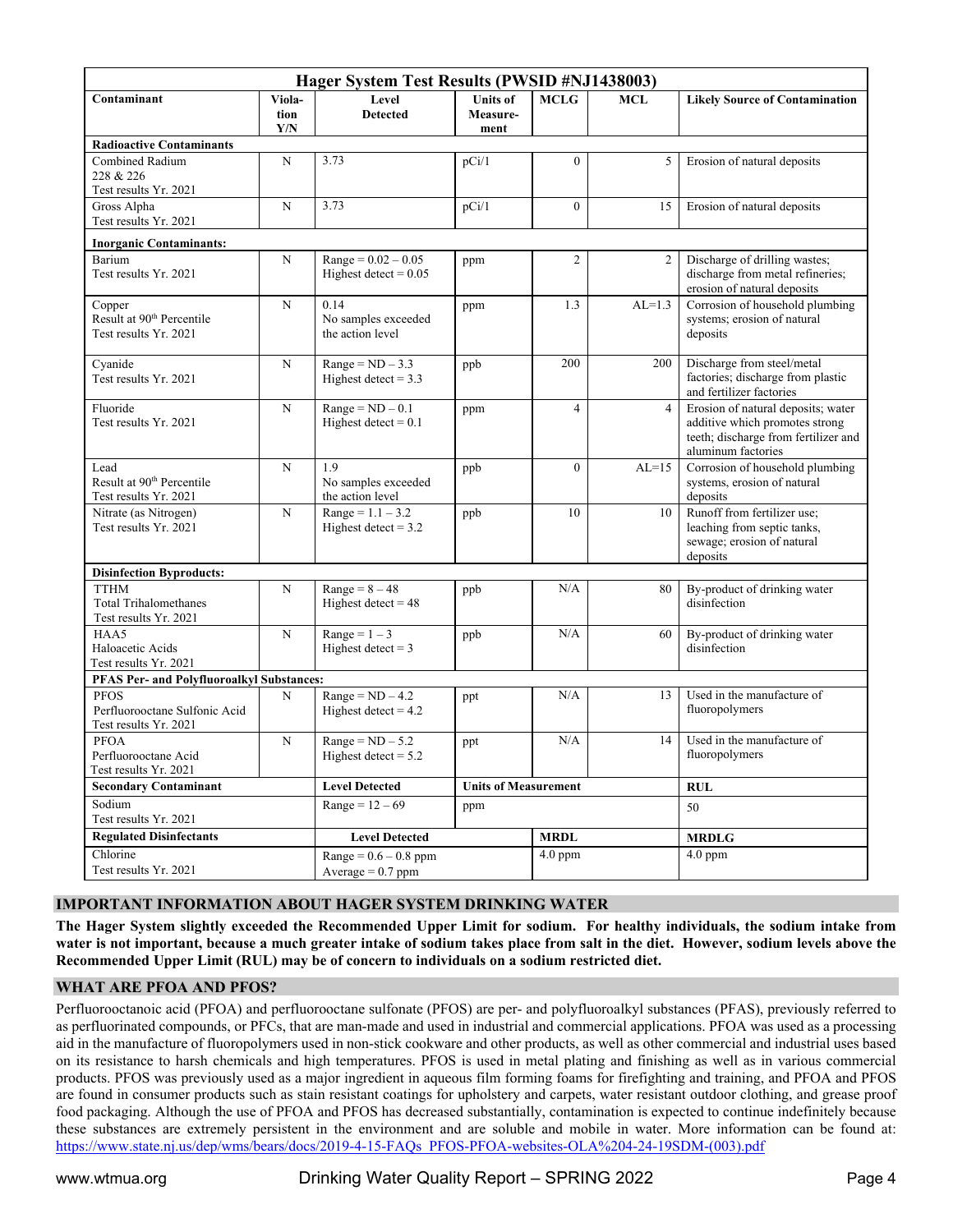## **HEALTH EFFECTS**

## **Inorganic Contaminants**

#### • **Lead:**

#### Sources Of Lead in Drinking Water

The Washington Township Municipal Utilities Authority is responsible for providing high quality drinking water but cannot control the variety of materials used in plumbing components. Although most lead exposure occurs from inhaling dust or from contaminated soil, or when children eat paint chips, the U.S. Environmental Protection Agency (USEPA) estimates that 10 to 20 percent of human exposure to lead may come from lead in drinking water. Infants who consume mostly mixed formula can receive 40 percent to 60 percent of their exposure to lead from drinking water. Lead is rarely found in the source of your drinking water but enters tap water through corrosion, or wearing away, of materials containing lead in the water distribution system and household plumbing materials. These materials include lead-based solder used to join copper pipes, brass, and chrome-brass faucets, and in some cases, service lines made of or lined with lead. New brass faucets, fittings, and valves, including those advertised as "lead-free", may still contain a small percentage of lead, and contribute lead to drinking water. The law currently allows end-use brass fixtures, such as faucets, with up to 0.25 percent lead to be labeled as "lead free". However, prior to January 4, 2014, "lead free" allowed up to 8 percent lead content of the wetted surfaces of plumbing products including those labeled National Sanitation Foundation (NSF) certified. Visit the NSF website at www.nsf.org to learn more about lead-containing plumbing fixtures. Consumers should be aware of this when choosing fixtures and take appropriate precautions. When water stands in lead service lines, lead pipes, or plumbing systems containing lead for several hours or more, the lead may dissolve into your drinking water. This means the first water drawn from the tap in the morning, or later in the afternoon if the water has not been used all day, can contain fairly high levels of lead.

## Steps You Can Take to Reduce Exposure to Lead in Drinking Water

*For a full list of steps visit: https://www.state.nj.us/dep/watersupply/dwc-lead-consumer.html*

**Run the cold water to flush out lead.** Let the water run from the tap before using it for drinking or cooking any time the water in the faucet has gone unused for more than six hours. The longer the water resides in plumbing the more lead it may contain. Flushing the tap means running the cold-water faucet. Let the water run from the cold-water tap based on the length of the lead service line and the plumbing configuration in your home. In other words, the larger the home or building and the greater the distance to the water main (in the street), the more water it will take to flush properly. Although toilet flushing or showering flushes water through a portion of the plumbing system, you still need to flush the water in each faucet before using it for drinking or cooking. Flushing tap water is a simple and inexpensive measure you can take to protect your health. It usually uses less than one gallon of water.

**Use cold, flushed water for cooking and preparing baby formula.** Because lead from lead-containing plumbing materials and pipes can dissolve into hot water more easily than cold water, never drink, cook, or prepare beverages including baby formula using hot water from the tap. If you have not had your water sampled or if you know, it is recommended that bottled or filtered water be used for drinking and preparing baby formula. If you need hot water, draw water from the cold tap and then heat it.

**Do not boil water to remove lead.** Boiling water will not reduce lead; however, it is still safe to wash dishes and do laundry. Lead will not soak into dishware or most clothes.

**Use alternative sources or treatment of water.** You may want to consider purchasing bottled water or a water filter. Read the package to be sure the filter is approved to reduce lead or contact NSF International at 800-NSF-8010 or www.nsf.org for information on performance standards for water filters.

**Determine if you have interior lead plumbing or solder.** If your home/building was constructed prior to 1987, it is important to determine if interior lead solder or lead pipes are present. You can check yourself, hire a licensed plumber, or check with your landlord.

**Replace plumbing fixtures and service lines containing lead.** Replace brass faucets, fittings, and valves that do not meet the current definition of "lead free" from 2014 (as explained above). Visit the NSF website at www.nsf.org to learn more about lead-containing plumbing fixtures.

**Remove and clean aerators/screens on plumbing fixtures.** Over time, particles and sediment can collect in the aerator screen. Regularly remove and clean aerators screens located at the tip of faucets and remove any particles.

**Test your water for lead.** Please call Washington Township at 908-876-3650 to find out how to get your water tested for lead. Testing is essential because you cannot see, taste, or smell lead in drinking water**.** 

**Get your child tested.** Contact your local health department or healthcare provider to find out how you can get your child tested for lead if you are concerned about lead exposure. New Jersey law requires that children be tested for lead in their blood at both 1 and 2 years of age and before they are 6 years old if they have never been tested before or if they have been exposed to a known source of lead.

**Have an electrician check your wiring.** If grounding wires from the electrical system are attached to your pipes, corrosion may be greater. Check with a licensed electrician or your local electrical code to determine if your wiring can be grounded elsewhere. DO NOT attempt to change the wiring yourself because improper grounding can cause electrical shock and fire hazards.

**Water softeners and reverse osmosis units** will remove lead from water but can also make the water more corrosive to lead solder and plumbing by removing certain minerals; therefore, the installation of these treatment units at the point of entry into homes with lead plumbing should only be done under supervision of a qualified water treatment professional.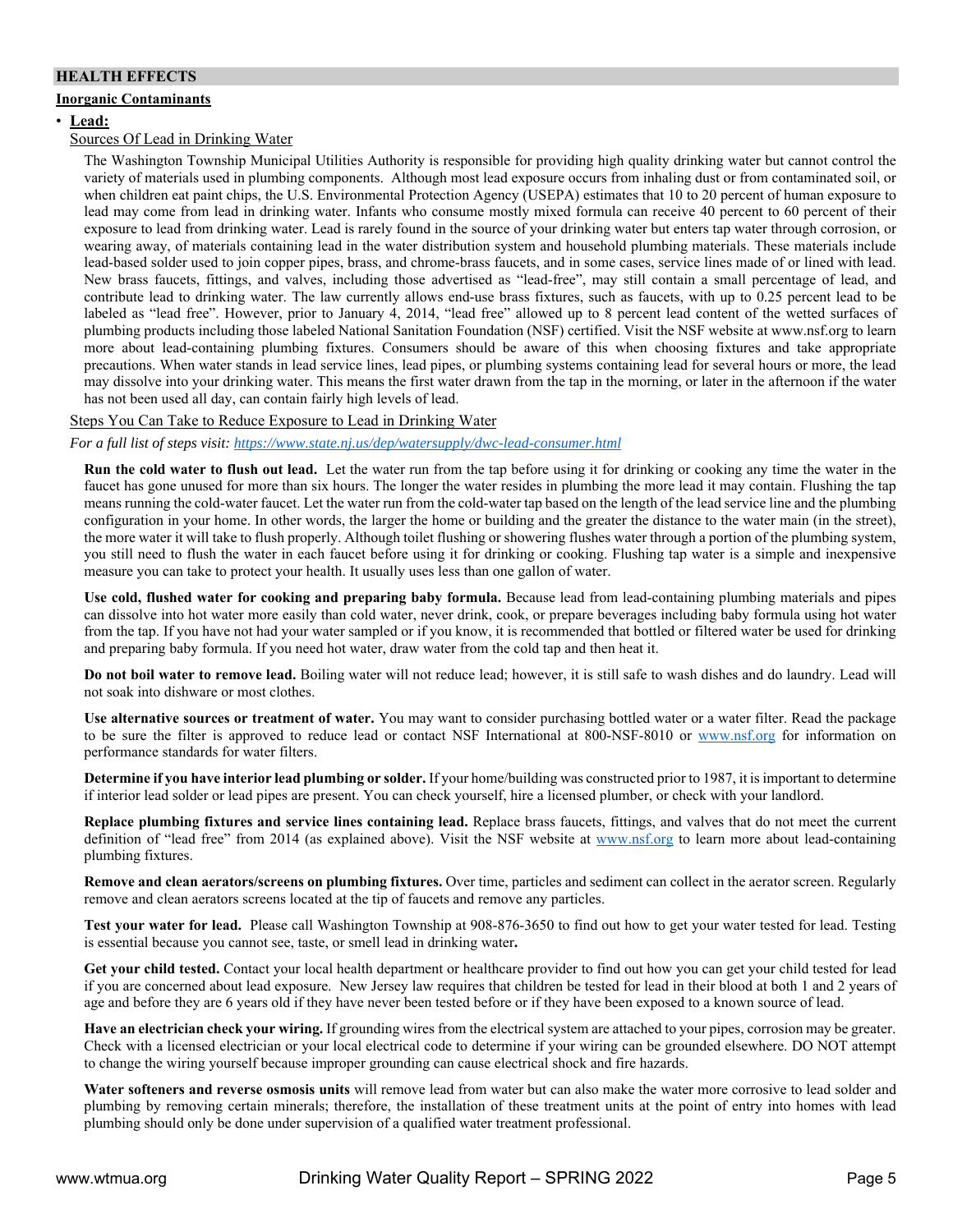## Health Effects of Lead

Lead can cause serious health problems if too much enters your body from drinking water or other sources. It can cause damage to the brain and kidneys and can interfere with the production of red blood cells that carry oxygen to all parts of your body. The greatest risk of lead exposure is to infants, young children, and pregnant women. Scientists have linked the effects of lead on the brain with lowered IQ in children. Adults with kidney problems and high blood pressure can be affected by low levels of lead more than healthy adults. Lead is stored in the bones, and it can be released later in life. During pregnancy, the child receives lead from the mother's bones, which may affect brain development. Contact your local health department or healthcare provider to find out how you can get your child tested for lead if you are concerned about lead exposure. You can find out more about how to get your child tested and how to pay for it at https://www.state.nj.us/health/childhoodlead/testing.shtml.

**In July 2021, P.L.2021, Ch.183 (Law) was enacted, requiring all community water systems to replace lead service lines in their service area within 10 years. Under the law, the Washington Township Municipal Utilities Authority is required to notify customers, nonpaying consumers, and any off-site owner of a property (e.g., landlord) when it is known they are served by a lead service line\*. Our service line inventory is available upon request.** 

• **Nitrate**: Nitrate in drinking water at levels above 10 ppm is a health risk for infants of less than six months of age. High nitrate levels in drinking water can cause blue baby syndrome. Nitrate levels may rise quickly for short periods of time because of rainfall or agricultural activity. If you are caring for an infant, you should ask advice from your health care provider

## **Secondary Contaminants**

- **Iron**: Aesthetic and cosmetic effects only.
- **Manganese**: Aesthetic and cosmetic effects only.
- **Sodium**: For healthy individuals, sodium intake from water is not critical because a much greater intake of sodium is due to salt in the diet. However, sodium levels above the recommended upper limit may be of concern to individuals on sodium restricted diets.

#### **Non-Regulated Substances**

We constantly monitor the water supply for various contaminants. We have detected radon in the finished water supply. There is no federal regulation for radon levels in drinking water. Exposure to air transmitted radon over a long period of time may cause adverse health effects.

| <b>Non-Regulated Substance</b> | <b>Level Detected</b> | Units | <b>Likely Source</b> |  |  |  |  |  |
|--------------------------------|-----------------------|-------|----------------------|--|--|--|--|--|
| Radon                          | 2320                  | DC:H  | t natural deposits   |  |  |  |  |  |
|                                | $Range = ND -$ .      | ∽∪l/L | trosion of           |  |  |  |  |  |

## **PROTECTION OF WATER RESOURCES**

The New Jersey Department of Environmental Protection has completed and issued the Source Water Assessment Reports and Summaries for these public water systems, which are available at www.state.nj.us/dep/swap or by contacting NJDEP's Bureau of Safe Drinking Water at (609) 292-5550. The source water assessment performed on our sources determined the following which is illustrated in the table below. This table shows the susceptibility ratings for the seven contaminant categories (and radon) for each source in our systems. The table provides the number of wells that rated high (H), medium (M), or low (L) for each contaminant category. The seven contaminant categories are defined below the tables.

If a system is rated highly susceptible for a contaminant category, it does not mean a customer is or will be consuming contaminated drinking water. The rating reflects the potential for contamination of source water, not the existence of contamination. Public water systems are required to monitor for regulated contaminants and to install treatment if any contaminants are detected at frequencies and concentrations above allowable levels.

|                       | <b>SCHOOLEY'S MOUNTAIN WATER SYSTEM</b> |                               |  |            |   |         |  |   |            |  |   |               |   |   |       |   |   |                                         |   |   |  |    |    |  |
|-----------------------|-----------------------------------------|-------------------------------|--|------------|---|---------|--|---|------------|--|---|---------------|---|---|-------|---|---|-----------------------------------------|---|---|--|----|----|--|
|                       |                                         | <b>Nutrients</b><br>Pathogens |  | Pesticides |   | Organic |  |   | Inorganics |  |   | Radionuclides |   |   | Radon |   |   | Disinfection<br>Byproduct<br>Precursors |   |   |  |    |    |  |
| Susceptibility Rating |                                         |                               |  |            | M |         |  | M |            |  | M |               | H | M | ∸     | Н | M |                                         | H | М |  | TT | M  |  |
| Number of Wells       |                                         |                               |  |            |   |         |  |   |            |  |   |               |   |   |       |   |   |                                         |   |   |  |    | -C |  |

|                       | <b>HAGAR WATER SYSTEM</b> |           |  |   |                  |  |  |            |   |           |   |            |           |   |               |              |   |  |           |                                         |                                |   |  |
|-----------------------|---------------------------|-----------|--|---|------------------|--|--|------------|---|-----------|---|------------|-----------|---|---------------|--------------|---|--|-----------|-----------------------------------------|--------------------------------|---|--|
|                       |                           | Pathogens |  |   | <b>Nutrients</b> |  |  | Pesticides |   | Organic   |   | Inorganics |           |   | Radionuclides |              |   |  | Radon     | Disinfection<br>Byproduct<br>Precursors |                                |   |  |
| Susceptibility Rating | H                         | M         |  | H | M                |  |  | M          | ∸ | <b>TT</b> | M |            | <b>TT</b> | M |               | $\mathbf{v}$ | M |  | <b>TT</b> | M                                       | $\mathbf{v}$<br>$\blacksquare$ | M |  |
| Number of Wells       |                           |           |  |   |                  |  |  | ∸          |   |           |   |            |           |   |               |              |   |  |           |                                         | ∼                              |   |  |

• **Pathogens**: Disease-causing organisms such as bacteria and viruses. Common sources are animal and human fecal wastes.

- **Nutrients**: Compounds, minerals and elements that aid growth, that are both naturally occurring and man-made. Examples include nitrogen and phosphorus.
- **Volatile Organic Compounds**: Man-made chemicals used as solvents, degreasers, and gasoline components. Examples include benzene, methyl tertiary butyl ether (MTBE), and vinyl chloride.
- Pesticides: Man-made chemicals used to control pests, weeds and fungus. Common sources include land application and manufacturing centers of pesticides. Examples include herbicides such as atrazine, and insecticides such as chlordane.
- **Inorganics**: Mineral-based compounds that are both naturally occurring and man-made. Examples include arsenic, asbestos, copper, lead, and nitrate.